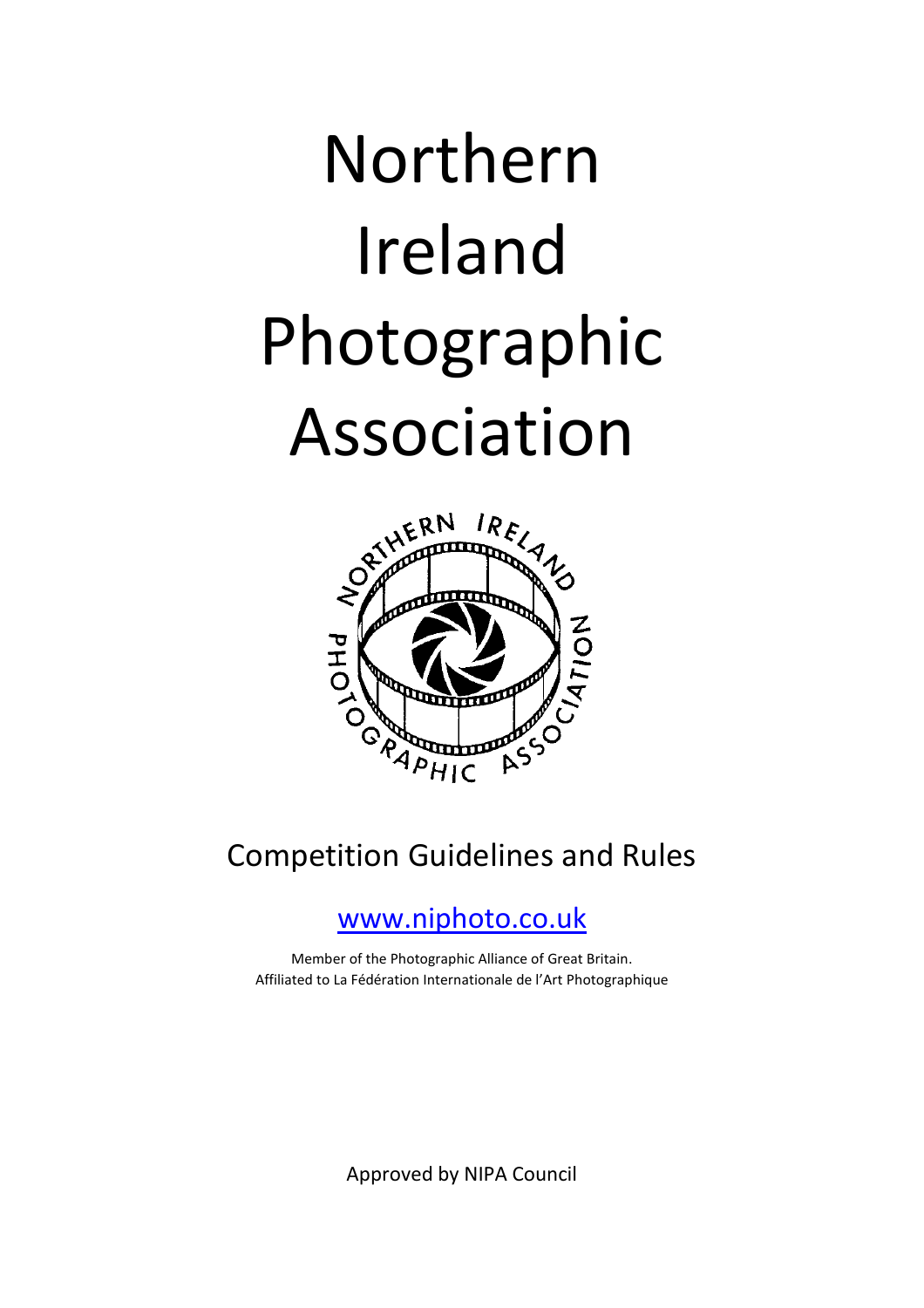## **Contents**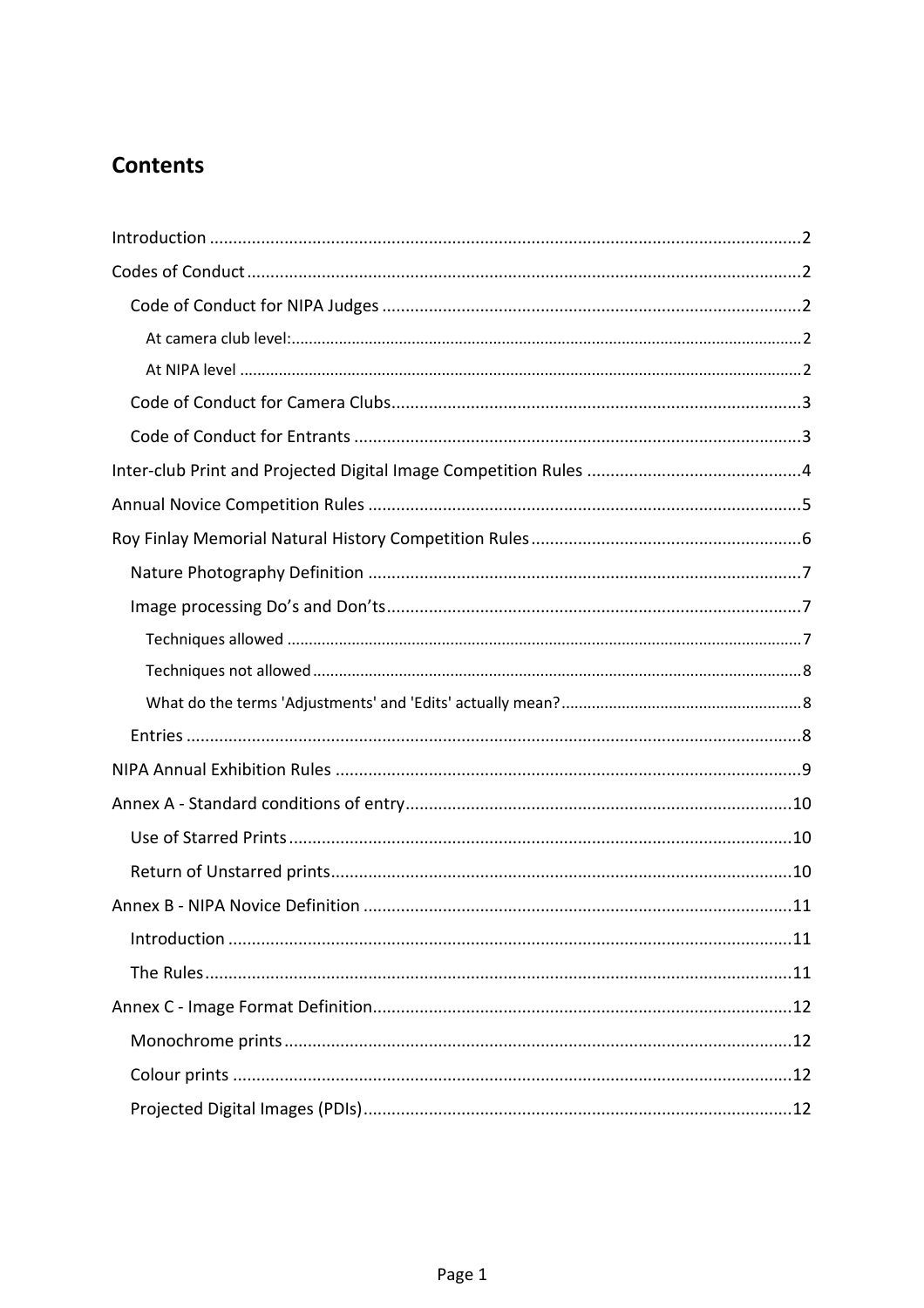## <span id="page-2-0"></span>Introduction

The 'Competitions and Exhibitions Committee' is appointed by the NIPA Council to handle and manage all aspects, in best interest of the Association. They ensure fair play and compliance with the rules and Standard Conditions of Entry as set out in Annex A.

The Competitions Committee reserves the right to withdraw an entry from competition that is considered not compliant with the rules. Codes of Conduct for Judges, Camera Clubs and Entrants are set out below. The purpose is to clarify and expand on the roles and responsibilities to ensure that all NIPA Competitions are open and fair to everyone participating and be helpful to all concerned.

## <span id="page-2-1"></span>Codes of Conduct

#### <span id="page-2-2"></span>Code of Conduct for NIPA Judges

#### <span id="page-2-3"></span>At camera club level:

- 1. As a *NIPA judge*, you are representing and acting as an ambassador for the Northern Ireland Photographic Association. You will be expected to conduct yourself in the most professional manner possible at all times and act in good faith in delivering NIPA's aim of *'promoting photography in all its aspects'*.
- 2. As a *NIPA judge*, you will be expected to maintain a record of how many clubs you have judged with. This is to allow the NIPA Competitions Secretary to assess your capacity to judge at NIPA Level, based on how active you have been in the previous season.

#### <span id="page-2-4"></span>At NIPA level

- 3. The NIPA scoring system is one to five. 1 means 'well below average, 2 means 'below average', 3 means 'average', 4 means 'above average' and 5 means 'well above average' or 'outstanding'. As a NIPA judge you are expected to know the standard of what a 3, or average, photo is. You have been asked to judge at NIPA level as you are a regular judge at local camera clubs. It is through this experience that you should be able to assess what an average club image is.
- 4. There are no set rules on how many high or low scores you can give in each round. At a NIPA round, camera clubs have already selected the photos from their winner's; therefore the number of scores of just a 1 is expected to be small. However, if is a 1 then it's a 1! There are no restriction on the number of 5's scored; if it's a 5, it's a 5!
- 5. The photos in each round are in competition with each other, they are not in competition with similar, perhaps better, photos of the same location, approach, etc., from anywhere else. This is important and it is why all the images are seen, as a whole, prior to judging.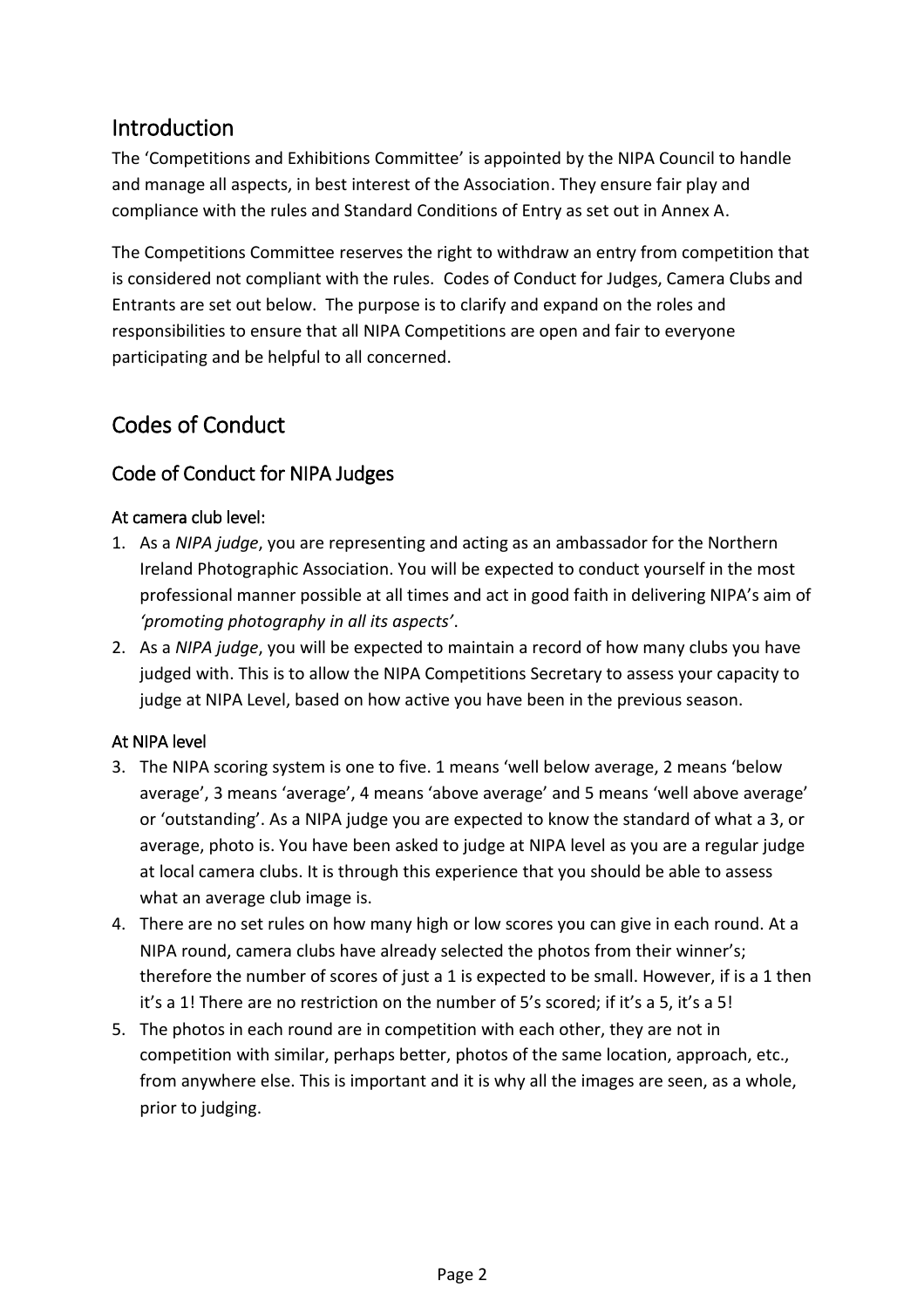- 6. All information relating to the entrants and their camera clubs submitted for assessment will remain confidential between the Northern Ireland Photographic Association (NIPA) and yourself.
- 7. The results and any outcomes of the NIPA judging session will remain confidential until the announcement of award winners at the adjudication evening.
- 8. With the exception of material already published on NIPA's website, you shall not disclose any information in any form to any third party, nor use this information for your own or a third party's benefit.
- 9. It is your responsibility to abstain from judging an entry that you are associated with or prejudiced for/against in any way whatsoever. If you feel that you cannot be as objective or consistent a judge as possible, you must abstain from judging any entry in question and to bring it to the attention of the NIPA Competitions Secretary.

#### <span id="page-3-0"></span>Code of Conduct for Camera Clubs

- 10. All clubs are different; but in most cases it will be either the 'Camera Club Competitions Secretary' or their 'NIPA Council Member' that sorts out the images, prior to being submitted to NIPA. All entries must be from a fully paid up member of your club.
- 11. Care must be taken to ensure that all images comply with the 'Image Format Definition' of Monochrome prints, Colour prints, and Projected Digital Images (PDIs). Prints placed in the wrong category will be excluded from competition. PDIs failing to comply with the definition; for example, the wrong file format (e.g., .tiff or .psd) or outside the required pixel dimensions - will be excluded from competition.
- 12. It is essential that prints are properly mounted (so that they don't fall apart), are correctly labeled and transported in the heavy-duty plastic folders (as provided by NIPA). Prints incorrectly labeled will be excluded from competition.
- 13. It is the responsibility of camera clubs to ensure that entrants are placed in the most appropriate category, '*Novice'* or '*Advanced'*. This is essential; to ensure a level playing field, 'Novices' should only be competing against fellow novices. This is only right and proper.
- 14. Member's circumstances and ability can and will change as the season progresses. It is possible that the standard of work produced by someone who starts the season as a 'Novice' will, as the season progresses, start to produce **'***work which is obviously of an advanced standard***'** If this is the case it is the responsibility of the camera club to ensure that such work is not entered under the status of Novice. Clearly; this is best addressed by local camera clubs, rather than having NIPA excluding the novice entry from competition at the judging session.

#### <span id="page-3-1"></span>Code of Conduct for Entrants

- 15. You must be a fully paid up member of your camera club to enter NIPA Competitions.
- 16. All photography and post processing must be your own; you cannot use any image, whatsoever, created by someone else.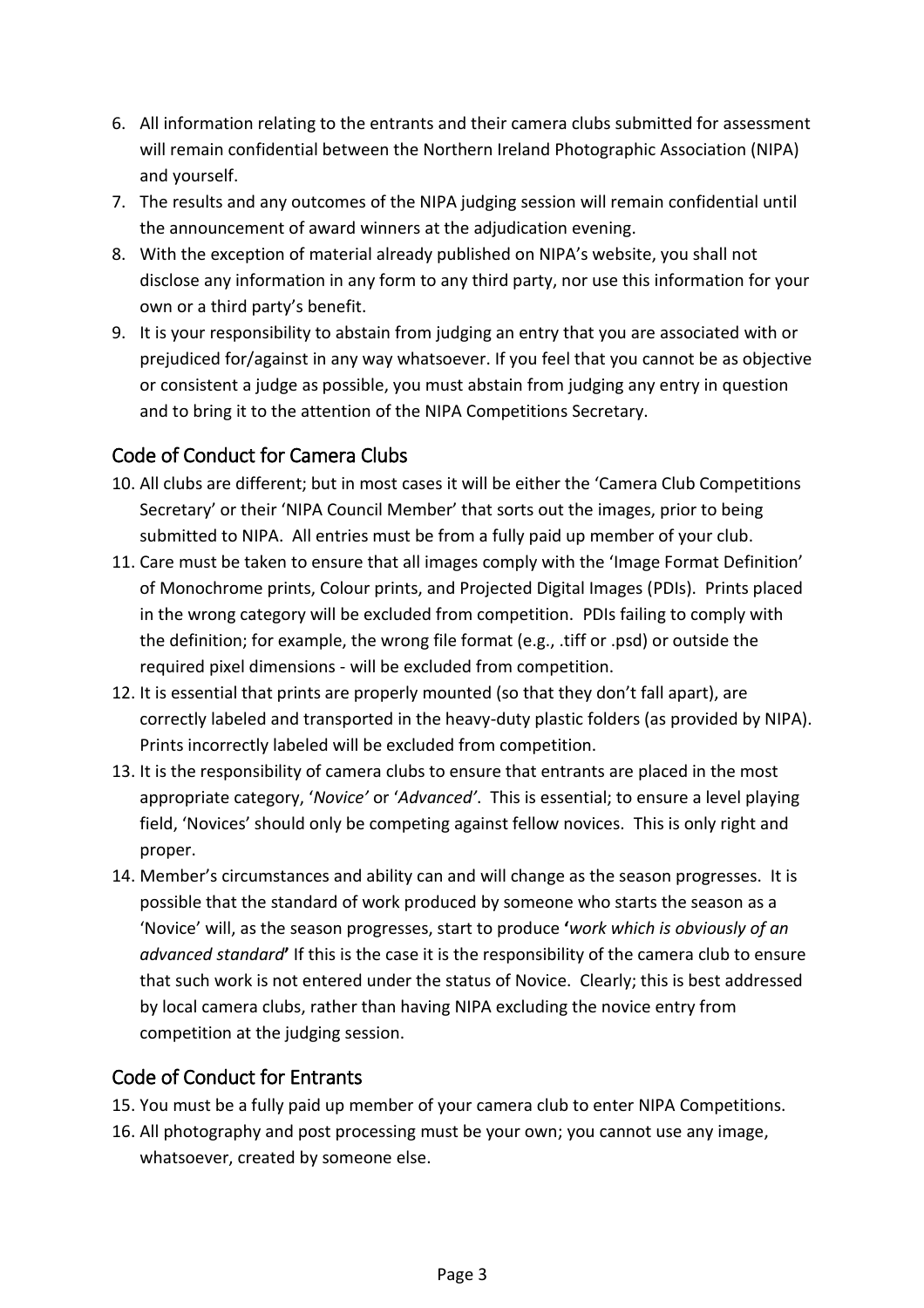- 17. You must carefully prepare your entry of images to comply with the 'Image Format Definition' of Monochrome prints, Colour prints, and Projected Digital Images (PDIs).
- 18. You must clearly identify your entry as either 'Novice' or 'Advanced'.
- 19. Unless you state otherwise in writing; it will be assumed that your print or projected digital image may be used to promote or represent NIPA for publicity, or in other competitions, exhibitions, events, etc.

## <span id="page-4-0"></span>Inter-club Print and Projected Digital Image Competition Rules

20. There are three sections

- Monochrome Print
- Colour Print
- Projected Digital Images (PDI)
- 21. Each will incorporate a Principal section and a Novice section.
- 22. The definition of a Novice can be found in the Annex B at the end of this document.
- 23. There are five rounds in each competition.
- 24. In all rounds of the competition, a club may submit up to 4 Mono prints, 4 Colour prints and 4 projected digital images, in each category any number of entries may be by novices, but not more than 3 may be by advanced photographers. Prints should be on mounts of 30cm x 40cm, or smaller. In all cases the print size must be equal to, or smaller than, the mount size. The three highest individual scores, of the four images, will create the total score.
- 25. In each round, a minimum of six placed prints and projected images will each be awarded "Stars".
- 26. All trophies will be held from the date of the presentation until their return is requested by Council.
- 27. Entries of prints plus relevant entry forms must be brought or forwarded to the appropriate Council meeting as notified annually on page 2 of the current NIPA handbook.
- 28. Each print must show on the back of the mount, using the labels provided by NIPA:
	- Name of Club
	- Author's Name
	- Title of print (untitled is not acceptable as a title)
	- Subject of round
	- Number and Year of round
	- Reference letter on NIPA entry forms as follows :
		- 1st print Ref A
		- 2nd print Ref B
		- 3rd print Ref C
		- 4th print Ref N (must be a Novice print)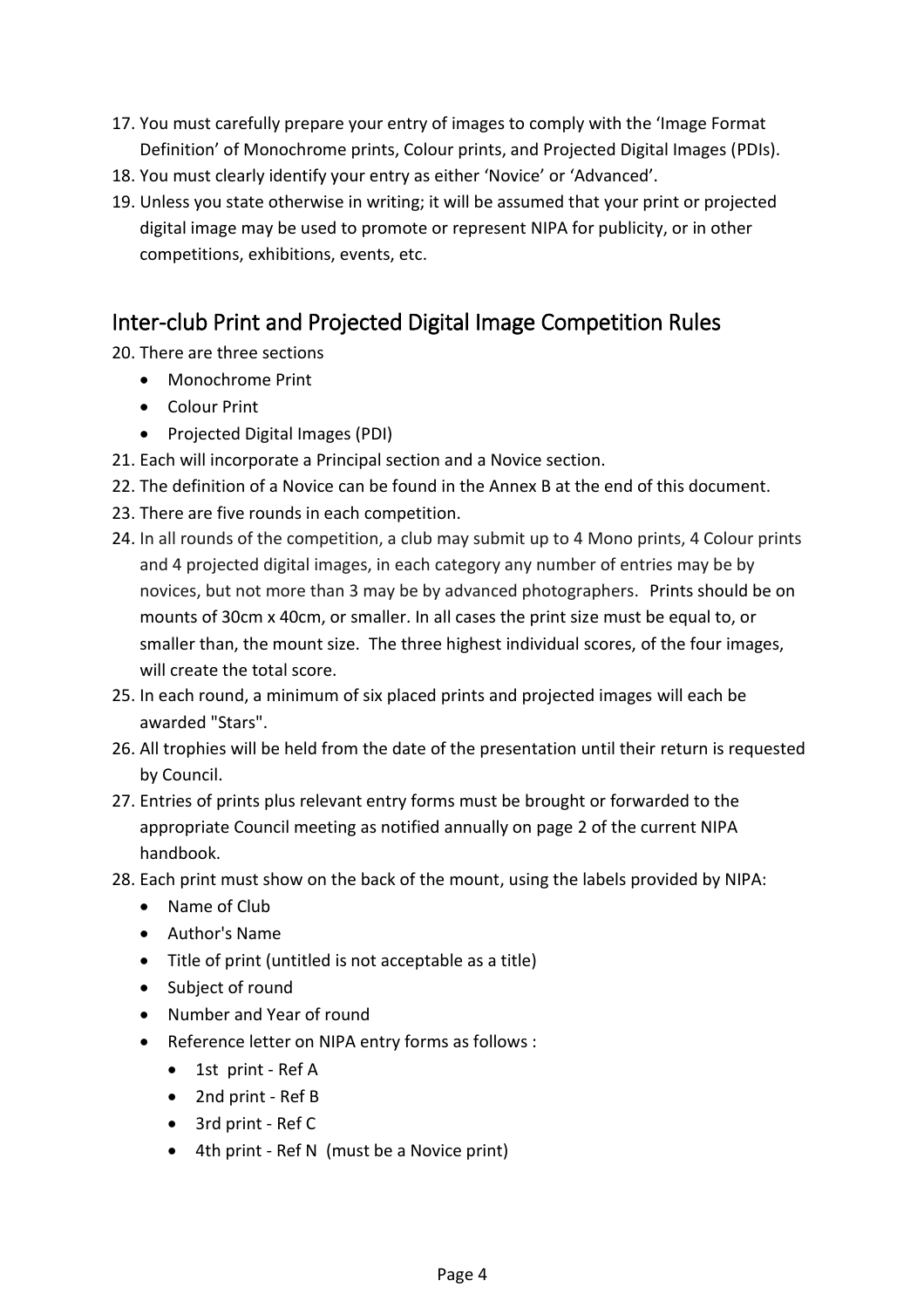- If any of the prints A to C are by Novices this should be indicated by the suffix N, e.g.  $B(N)$
- 29. Submitted print entries must not have any Velcro on the back of the print. Inkjet prints can be irreversibly damaged by Velcro.
- 30. PDIs must be submitted online, as outlined on the NIPA website
- 31. The club ID code will be provided by NIPA before the competition round.
- 32. All starred prints will be retained by NIPA to form a portfolio, which will be available on loan to member clubs.
- 33. Non-starred prints will be available for collection at the Council meeting following the round for which they were entered**.** Entries cannot be returned at Inter-Club evenings. Clubs are asked to ensure that packing of entries is adequate. A signature to verify receipt of returned entries may be required upon collection.
- 34. No image may be entered which is essentially the same, or so similar as to be essentially the same, as any previous entry in any section of any inter-club competition round.
- 35. Submission of an entry confirms acceptance of these rules.
- 36. A further event will be held to decide the individual 'Top Images'. This event will consist solely of the starred images selected from the season's rounds.
- 37. Unless the author states otherwise in writing; it will be assumed that any print or projected digital image may be used to promote or represent NIPA for publicity, or in other competitions, exhibitions, events, etc.

## <span id="page-5-0"></span>**Annual Novice Competition Rules**

38. There are three sections

- Monochrome Prints
- Colour Prints
- Projected Digital Images (PDI).
- 39. The Novice Competition is to encourage genuine novices to submit work at a competitive level. Unless all those submitting entries observe the spirit of the competition, it fails to achieve that objective and will discourage genuine novices. The competition is open to those photographers who comply with the NIPA definition of a novice, which can be found in Annex B at the end of this document.
- 40. Each entrant may submit up to 8 prints (4 Mono and 4 Colour) and 4 PDIs.
- 41. Prints must be mounted. The mounts may be of any colour, but must not exceed 30cm x 40cm in size. The print size must be equal to, or smaller than the mount size. The back of the mount *must* show:
	- Author's Name
	- Name of Club
	- Title of print (Untitled is not acceptable as a title)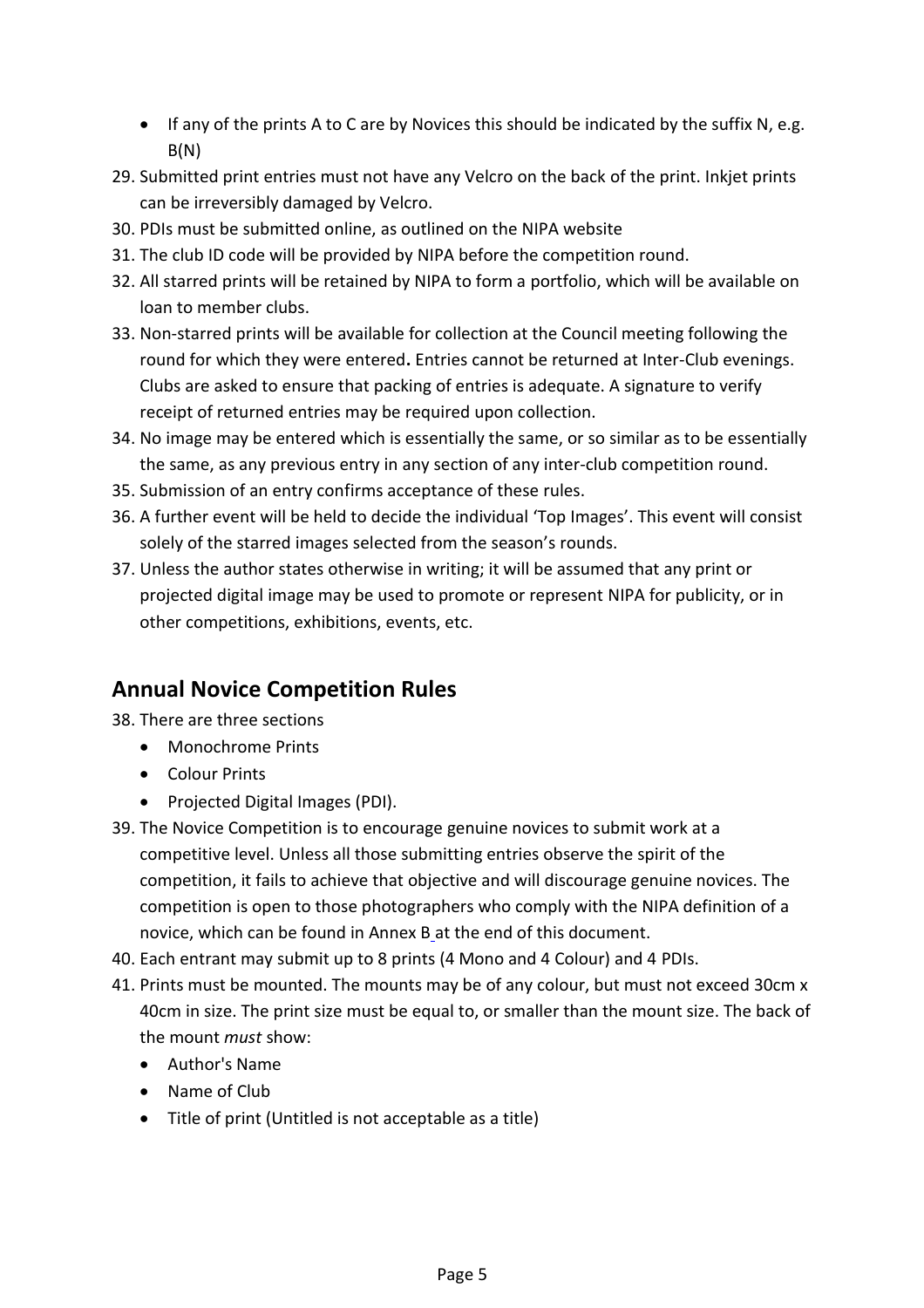- 42. Projected Digital Images will be submitted online as outlined on the NIPA website. All images submitted online must conform to the PDI definition as in Annex C.
- 43. Each image must be titled with the following information, in this order:

43.1. "Image title\_name of author\_club.jpg".

- 44. In all cases images will be projected as submitted online.
- 45. The competitions will be judged by three judges, nominated by NIPA Competitions Secretary.
- 46. The judges will decide the 1st, 2nd and 3rd places and may commend any entry, which they deem worthy.
- 47. Entries are due on the date stipulated on page 2 of the current NIPA handbook.
- 48. The prints and Projected Images will be displayed at a Novice event. The results will then be delivered by the judges with appropriate comments on their choice and marks.
- 49. The author of the winning monochrome print will be awarded the NIPA Novice's Shield.
- 50. The author of the winning colour print will be awarded the NIPA Novices Colour Print Trophy.
- 51. The author of the winning Projected Digital Image will be awarded the NIPA Novice Projected Image Trophy.
- 52. Trophies will be held from the date of their presentation until their return is requested by Council.
- 53. The prints entered by members of any one Club will be available for collection as an integral unit at the Council meeting following the competitions.
- 54. Unless the author states otherwise in writing; it will be assumed that any print or projected digital image may be used to promote or represent NIPA for publicity, or in other competitions, exhibitions, events, etc.
- 55. Submission of an entry confirms acceptance of the rules and the definition of 'Novice', as outlined in Annex B.

## <span id="page-6-0"></span>**Roy Finlay Memorial Natural History Competition Rules**

- 56. The Roy Finlay Memorial Natural History Competition is a unique competition organized by NIPA in conjunction with Ards Camera Club. In moving to align with the new agreed common definition of nature photography (detailed below) we note that (2.2.) *"Images used in Nature Photography competitions may be divided into two classes: Nature and Wildlife"*. In memory of Roy Finlay the competition will remain focused on Wildlife and therefore only entries which fall within the new common definition of the Wildlife class will be accepted and not those in the wider Nature class.
- 57. Three of the world's largest international photography organisations have devised a common definition for nature photography. The Photographic Society of America (PSA) which represents 6500 members and 470 camera clubs, the Fédération Internationale de l'Art Photographique (FIAP) which represents more than 85 national associations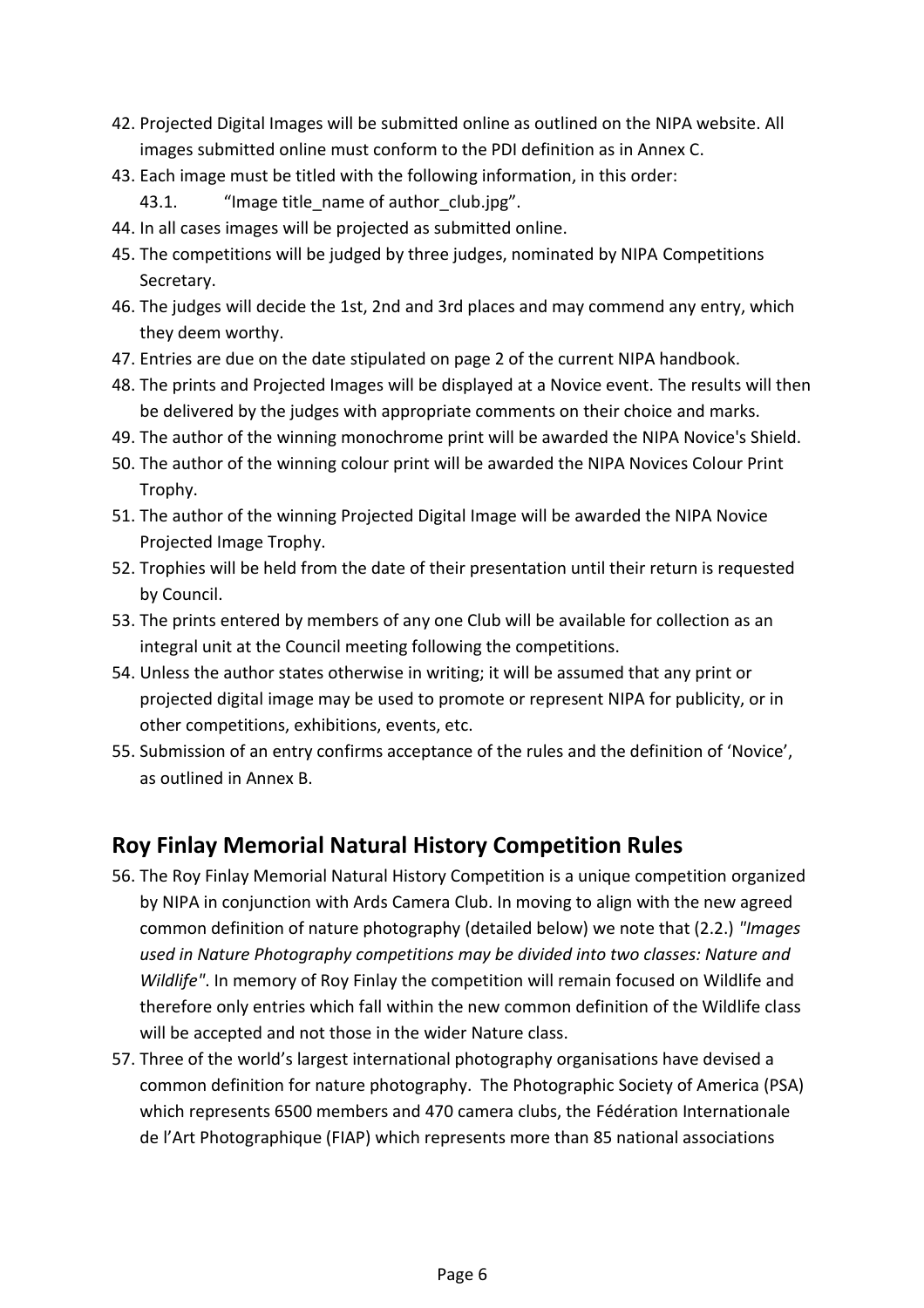(including the PAGB) and The Royal Photographic Society (RPS) will all use the same definition for nature categories for their respective competitions and exhibitions.

#### <span id="page-7-0"></span>Nature Photography Definition

- 58. Nature photography is restricted to the use of the photographic process to depict all branches of natural history, except anthropology and archaeology, in such a fashion that a well-informed person will be able to identify the subject material and certify its honest presentation. The story telling value of a photograph must be weighed more than the pictorial quality while maintaining high technical quality. Human elements shall not be present, except where those human elements are integral parts of the nature story such as nature subjects, like barn owls or storks, adapted to an environment modified by humans, or where those human elements are in situations depicting natural forces, like hurricanes or tidal waves. Scientific bands, scientific tags or radio collars on wild animals are permissible. Photographs of human created hybrid plants, cultivated plants, feral animals, domestic animals, or mounted specimens are ineligible, as is any form of manipulation that alters the truth of the photographic statement.
- 59. Images used in Nature Photography competitions may be divided in two classes: Nature and Wildlife.
	- 59.1. Images entered in Nature sections meeting the Nature Photography Definition above can have landscapes, geologic formations, weather phenomena, and extant organisms as the primary subject matter. This includes images taken with the subjects in controlled conditions, such as zoos, game farms, botanical gardens, aquariums and any enclosure where the subjects are totally dependent on man for food.
	- 59.2. Images entered in Wildlife sections meeting the Nature Photography Definition above are further defined as one or more extant zoological or botanical organisms free and unrestrained in a natural or adopted habitat. Landscapes, geologic formations, photographs of zoo or game farm animals, or of any extant zoological or botanical species taken under controlled conditions are not eligible in Wildlife sections. Wildlife is not limited to animals, birds and insects. Marine subjects and botanical subjects (including fungi and algae) taken in the wild are suitable wildlife subjects, as are carcasses of extant species. Wildlife images may be entered in Nature sections of Exhibitions.

#### <span id="page-7-1"></span>Image processing Do's and Don'ts

#### <span id="page-7-2"></span>Techniques allowed

- 60. Techniques that enhance the presentation of the photograph without changing the nature story or the pictorial content, or without altering the content of the original scene, are permitted. These include:
	- Cropping, HDR, Focus stacking, Dodging and Burning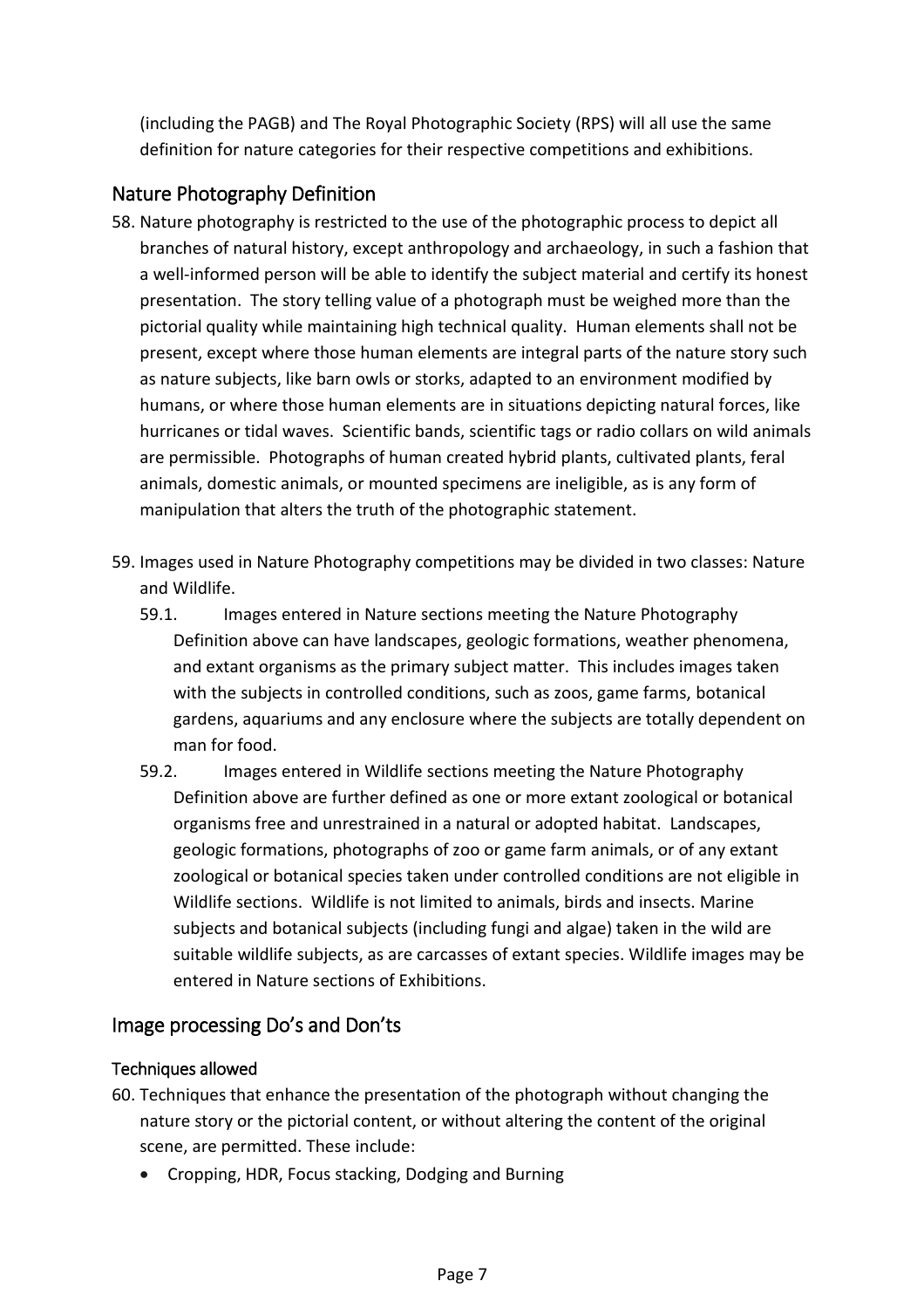- 61. Techniques that remove elements added by the camera, such as dust spots, digital noise and film scratches are also allowed.
- 62. All adjustments must appear natural. Colour images can be converted to monochrome.
- 63. Global and selective local adjustments are permitted.

#### <span id="page-8-0"></span>Techniques not allowed

- 64. No techniques that add, relocate, replace or remove pictorial elements, e.g. cloning out or in are permitted (see Edits)
- 65. Stitched images are not permitted.
- 66. Infrared images, either direct-captures or derivations are not permitted.

#### <span id="page-8-1"></span>What do the terms 'Adjustments' and 'Edits' actually mean?

- 67. Adjustments merely alter the existing pixels; they do not remove and replace them. Therefore; global and also selective local adjustments are fine. Nothing has been added in and nothing has been removed. Dodging and burning are techniques that have been used since photography was invented.
- 68. Edits are the removal of some pixels and replacing them with others. The only occasion where this is allowed is for the removal of dust spots. Clearly this is an 'edit' as pixels are removed and replaced. Any other edit, including 'cloning' is more than just dust removal. It is altering the truth of the image and is not allowed.
- 69. All entrants must retain their original raw, or jpg, image. NIPA *may* ask for the original image to ensure that the 'Wildlife' definition at 2 above have been fully complied with.

#### <span id="page-8-2"></span>Entries

- 70. Entrants must be a member of a NIPA Camera Club.
- 71. The copyright must belong to the entrant.
- 72. All entries are on an individual basis (they do not have to be selected by their club).
- 73. Each member may submit up to ten prints and ten projected digital images (PDIs).
- 74. Prints must be securely mounted with a maximum dimension of a 30cm x 40cm.
- 75. PDIs must be in jpg form, sRGB colour space, with a maximum width of 1600 pixels and a maximum height of 1200 pixels.
- 76. Each print entry collection must be accompanied by a fully completed entry form.
- 77. Each individual print must be labeled on the back of the mount with; factual title only, author's name and camera club.
- 78. PDIs must be submitted online, as outlined on the NIPA website.
- 79. The entry fee is £1 per image. Payment options as outlined on the NIPA website.
- 80. Submission details and deadlines for all images are as outlined on the NIPA website.
- 81. While reasonable care will be taken to protect all print entries; NIPA will not be liable in the event of loss or damage, however caused.
- 82. Unless the author states otherwise in writing; it will be assumed that any print or projected digital image may be used to promote or represent NIPA for publicity, or in other competitions, exhibitions, events, etc.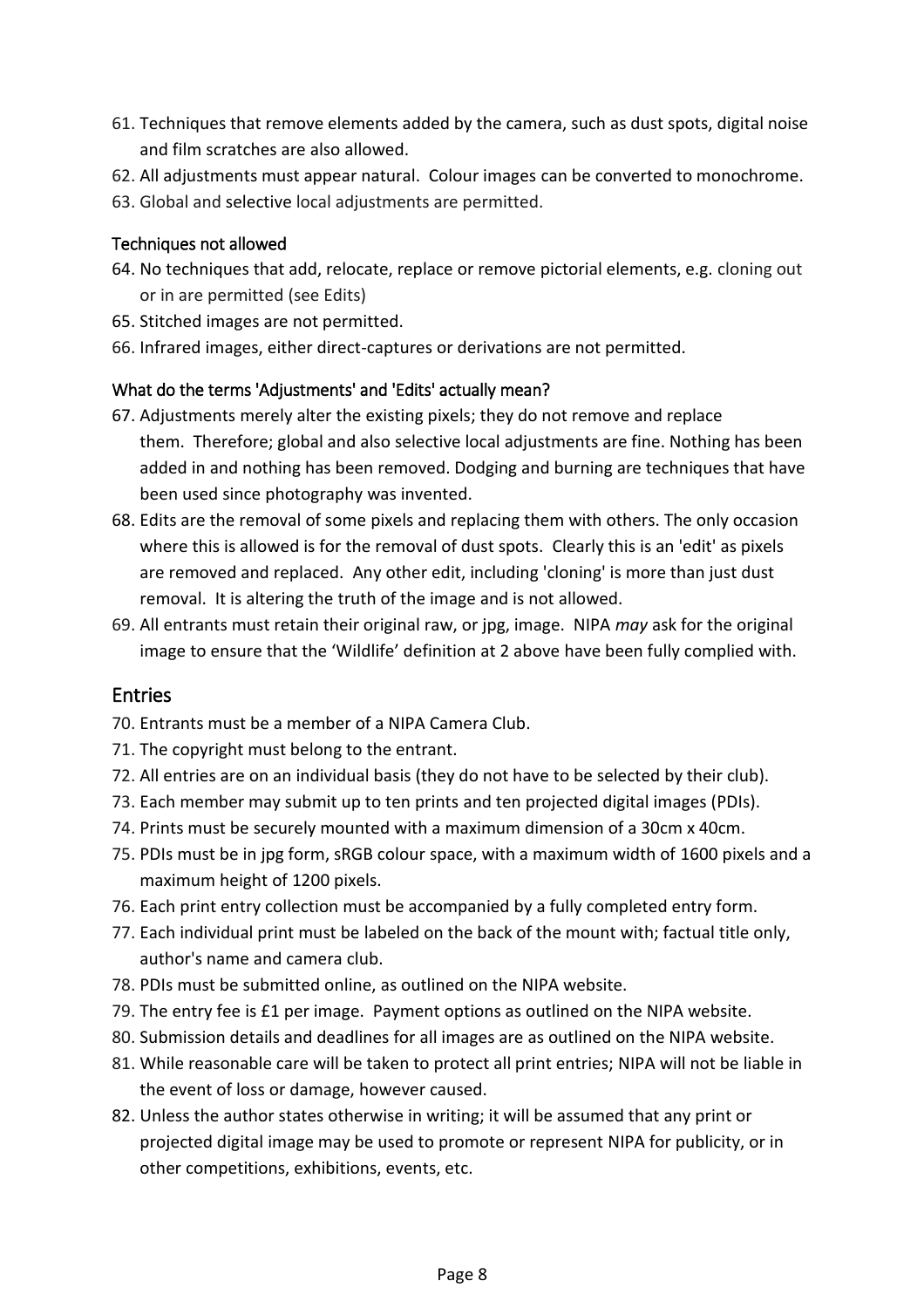## <span id="page-9-0"></span>**NIPA Annual Exhibition Rules**

- 83. An entrant must belong to a member club of NIPA.
- 84. There are sections for Monochrome prints, Colour prints and PDIs. Entrants may submit up to 4 images in each section. The subject is Open. Prints or PDIs must not have been accepted in a previous NIPA Annual Exhibition.
- 85. Prints may be any size up to 50 x 40cm and must be mounted. Mounts may be of any colour but must measure 50 x 40cm. The back of the mount must show:
	- The author's name and address
	- The name of the author's club
	- The title of the print
- 86. Projected Digital Images must be submitted online, as outlined on the NIPA website.
- 87. All images submitted online must conform to the PDI definition as in Annex C.
- 88. Each image must be titled with the following information, in this order: Image title\_name of author\_club.
- 89. In all cases images will be projected as submitted online.
- 90. The right of reproduction will be assumed unless otherwise stated at time of entry.
- 91. All entries will be treated with every care by the organisers. If a print is lost or destroyed in the course of the exhibition, NIPA's liability will be limited to the cost of materials only, subject to a maximum of £10.
- 92. Submission of entries will be taken as acceptance of these conditions.
- 93. Unless the author states otherwise in writing; it will be assumed that any print or projected digital image may be used to promote or represent NIPA for publicity, or in other competitions, exhibitions, events, etc.
- 94. The entry fee is £1.00 for each Print or PDI entered.
- 95. Prints in this exhibition may be included amongst those being considered for selection as the NIPA entry in the PAGB annual monochrome and colour print competitions and the Celtic Challenge.
- 96. Prints, except those retained for PAGB selection, will be returned, usually in October.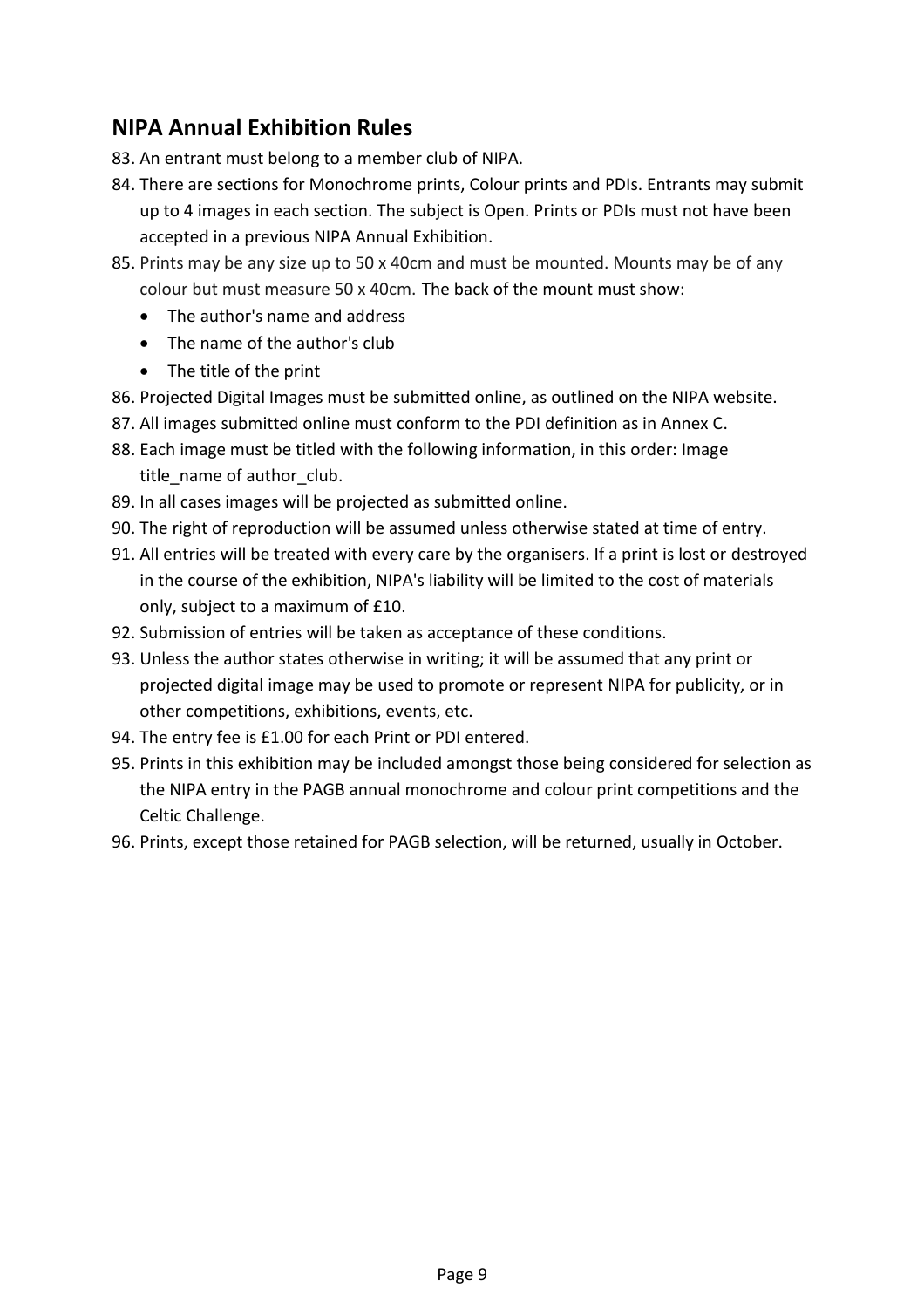## <span id="page-10-0"></span>**Annex A - Standard conditions of entry**

- 1. These Conditions apply to all Prints / images submitted to all NIPA Competitions and Exhibitions.
- 2. By submitting an Image in either Print or electronic format to any NIPA competition / exhibition the author inherently states that the copyright of the Image is his property and is at his sole disposal. If this is not the case NIPA will not accept the Image. Unless the author states otherwise in writing; it will be assumed that any print or projected digital image may be used to promote or represent NIPA for publicity, or in other competitions, exhibitions, events, etc.
- 3. The author further agrees that NIPA has permission to make and retain indefinitely in NIPA's Full Electronic Archive (FEA) a digital copy of the Print, and that such a copy image may be used to publicise and promote NIPA, including its use to illustrate club lectures etc. This permission also includes NIPA's right to reproduce, for the above purposes, the image on NIPA's or PAGB's websites, or in any hardcopy published by either organisation. As far as possible the author will always be acknowledged when his image is used.

#### <span id="page-10-1"></span>Use of Starred Prints

- 4. These include all starred prints in inter Club Competitions and Prints having gained a Place in any NIPA Exhibition.
- 5. The author also agrees that if his/her print is awarded a star in a NIPA Inter-Club competition, or gains a  $1^{st}$ ,  $2^{nd}$ ,  $3^{rd}$ , Commended or Highly Commended place in a NIPA Exhibition, the physical print may be retained by NIPA for a period of two years following the year in which the star or place was awarded. Such prints will be included in NIPA's Recent Print Archive (RPA), the loan of which may be requested by any NIPA member club through the NIPA Archivist.
- 6. If, subsequently, the physical print is selected for the Main Print Archive (MPA) then, with the further permission of the author, it will be retained indefinitely in that archive. If the print is not selected for the MPA it will be returned to the club of which the author was a member when the print was first entered in NIPA competitions or exhibition, unless he/she is known to be a member of a different club in which case it will be returned to that club.

#### <span id="page-10-2"></span>Return of Unstarred prints

7. Non-starred Prints cannot be returned at Inter-Club Evenings. Clubs are asked to ensure that packaging of entries is adequate. A signature to verify the receipt of returned prints may be required upon collection.

**For clarification only:** The author of any print retained as above may always produce a second or copy print for his own use.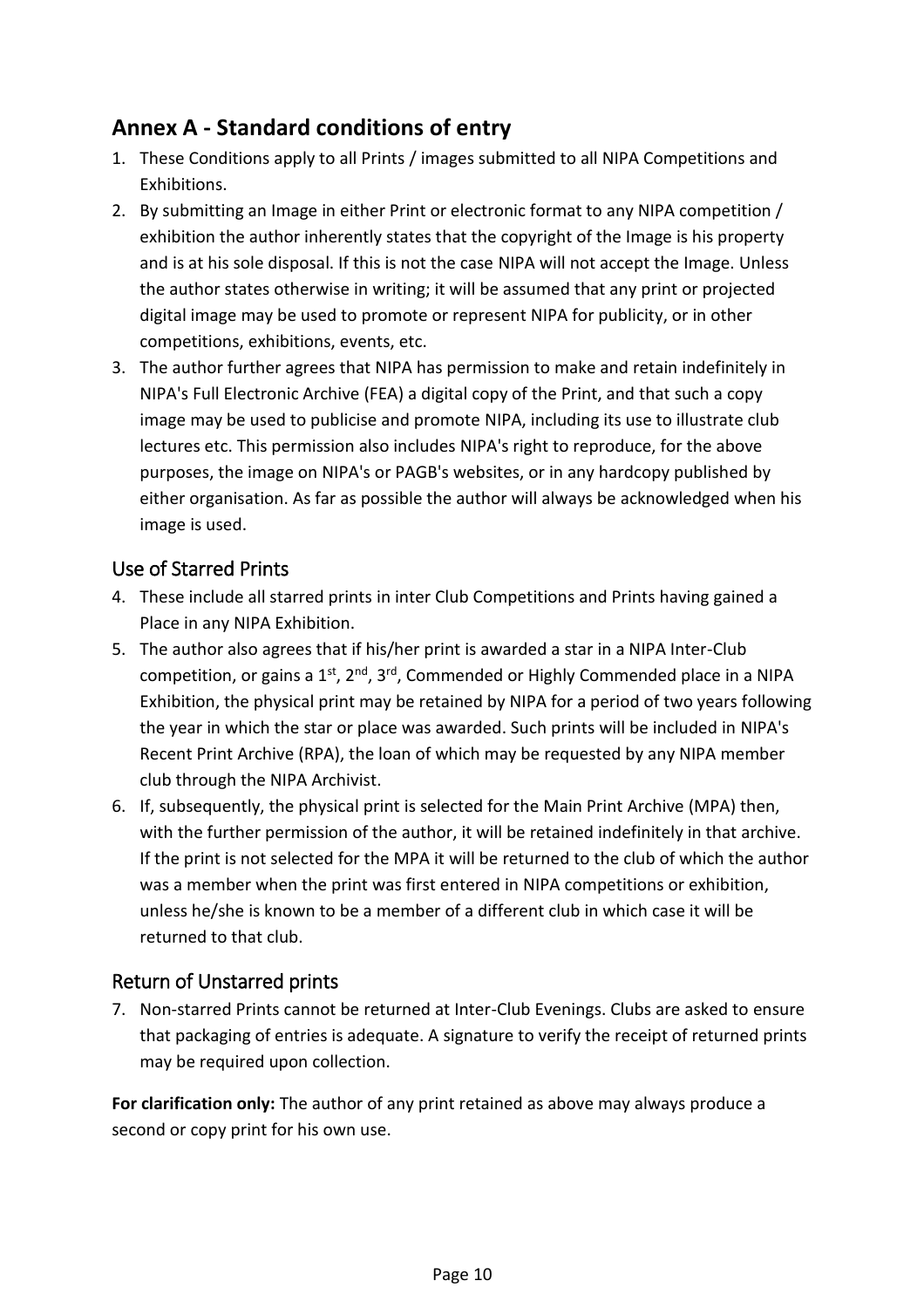## <span id="page-11-0"></span>**Annex B - Novice Definition**

#### <span id="page-11-1"></span>Introduction

- <span id="page-11-2"></span>1. A 'Novice' is someone who does not meet the criteria set out below.
- 2. Details of club members 'Starred' images can be found on the NIPA website. This will be updated following each Interclub Round, Competition or Exhibition. It is the club's responsibility to use this information, along with any information it may have relating to sub-paragraphs 3b to 3e, to determine if their member qualifies as a 'Novice'.

#### The Rules

l

- 3. With immediate effect, a person will no longer be considered a 'Novice' when they:
	- a. Obtain two 'Starred' images in any NIPA Competition<sup>1</sup>;
		- For the purposes of this definition, a 1st, 2nd or 3rd place in any NIPA Competition is considered to be the equivalent of a 'Starred' image;
	- b. Obtain a 3rd level academic photographic qualification;
	- c. Obtain a distinction from a National or International photographic body;
	- d. Obtain two acceptances in Salons, Open Exhibitions or the PAGB Inter-Federation Annual Print and PDI Competition;
	- e. Offer their photographic services, training or skills development for remuneration.
- 4. At any time, in relation to subsequent NIPA Competitions, the Competition Committee may, in consultation with the camera club, review the standard of an entrant's photography.

<sup>&</sup>lt;sup>1</sup> Includes Interclub Competitions, Exhibition, Novice Competition and the Roy Finlay Natural History Memorial Competition